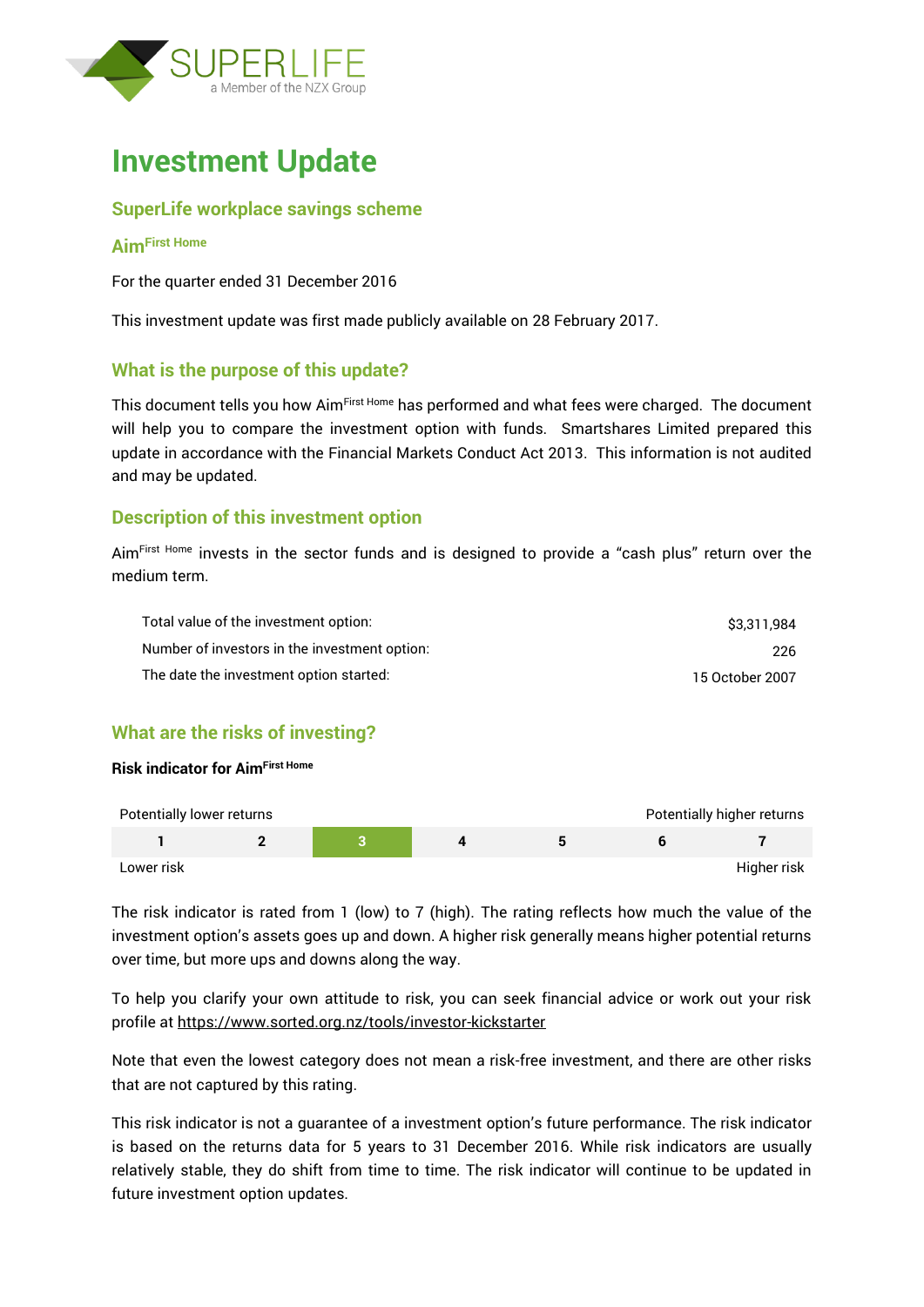

#### **Other specific risks**

There are other risks that may increase the risk to returns for investors, which are not reflected in the risk indicator. These risks include active management risk. In particular, while SuperLife workplace savings scheme's philosophy is that a passive approach to investing will deliver better long-term results, we make some active management decisions. There is a risk that this may result in the investment option achieving a return that is lower than the investment objective for the investment option.

See the "Other Information – Risks" document on the offer register at www.business.govt.nz/disclose for further information.

### **How has the investment option performed?**

|                                                                           | Average over past 5 years | Past year |
|---------------------------------------------------------------------------|---------------------------|-----------|
| Annual return<br>(after deductions for charges and tax)                   | 4.04%                     | 3.40%     |
| Annual return<br>(after deductions for charges but before tax)            | 6.18%                     | 4.64%     |
| Market index annual return<br>(reflects no deduction for charges and tax) | 4.99%                     | 4.52%     |

The market index annual return is based on the annual return for the composite index of the underlying funds. It is made up of the indices used to measure the performance of the assets that the investment option invests in. Additional information about the market index is available on the offer register at [www.business.govt.nz/disclose](http://www.business.govt.nz/disclose)



#### **Annual return graph**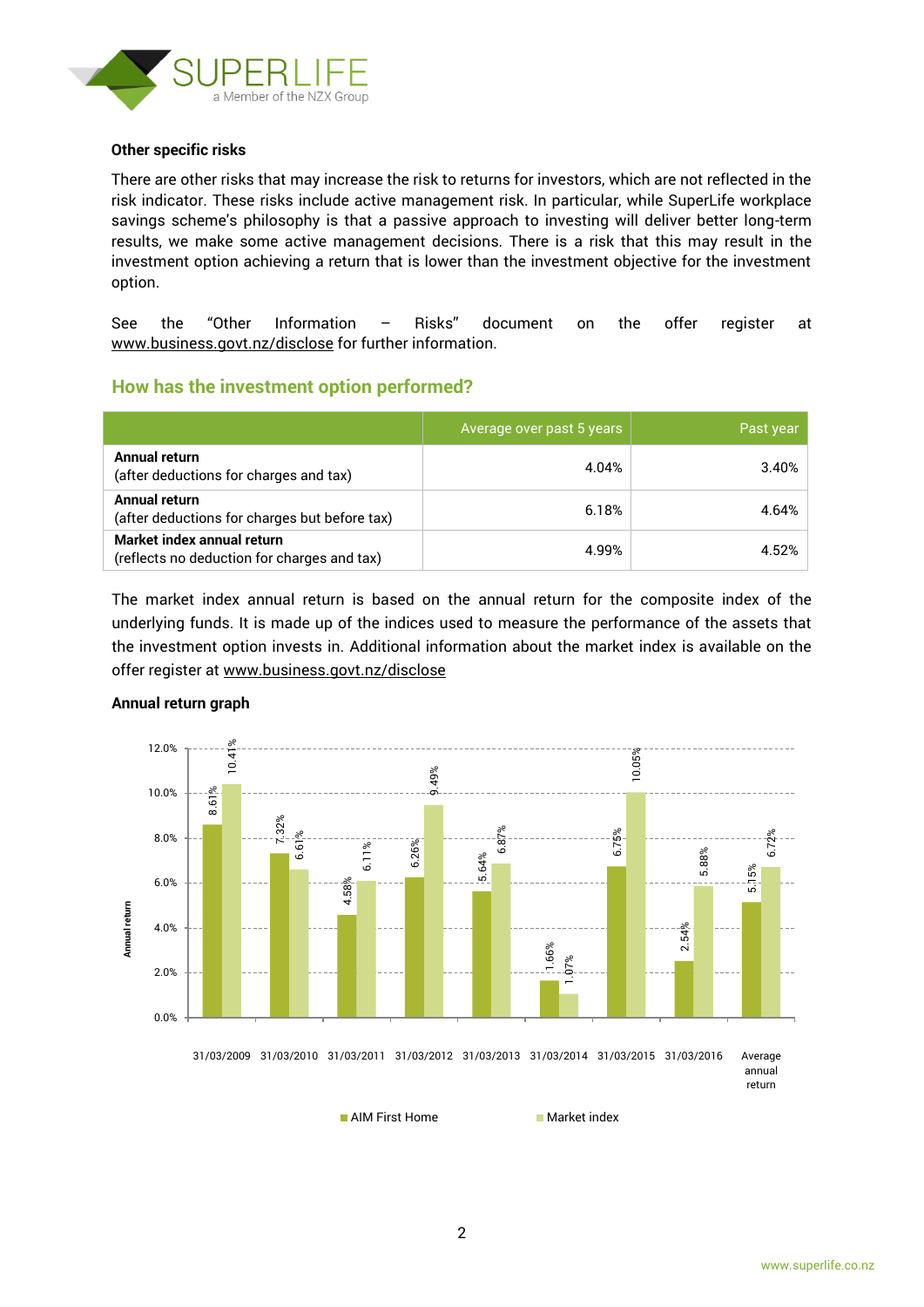

This shows the return after fund charges and tax for each year ending 31 March since the investment option started. The last bar shows the average annual return since the investment option started, up to 31 December 2016.

**Important**: This does not tell you how the investment option will perform in the future.

Returns in this update are after tax at the highest prescribed investor rate (PIR) of tax for an individual New Zealand resident. Your tax may be lower.

## **What fees are investors charged?**

Investors in AimFirst Home are charged fund charges. In the year to 31 March 2016 these were:

|                                                    | % per annum of investment option's net<br>asset value |
|----------------------------------------------------|-------------------------------------------------------|
| <b>Total fund charges</b>                          | $0.35\%$                                              |
| Which are made up of:                              |                                                       |
| <b>Total management and administration charges</b> | 0.35%                                                 |
| Including:                                         |                                                       |
| Manager's basic fee                                | 0.34%                                                 |
| Other management and administration charges        | 0.01%                                                 |
| <b>Total performance-based fees</b>                | 0.00%                                                 |
| <b>Other charges</b>                               | Dollar amount per investor                            |
| Administration fee                                 | \$33 per annum <sup>*</sup>                           |
| Paper statements fee                               | \$18 per annum <sup>1</sup>                           |

The supplement for your employer may allow you to withdraw money from your member account and transfer it to a KiwiSaver scheme. Where the transfer is to a KiwiSaver scheme other than the SuperLife KiwiSaver scheme, you may be charged a withdrawal fee. The fee is \$50.

\* From 9 November 2016, the total fund charges changed to 0.42% per annum of the investment option's net asset value and the administration fee reduced to \$12 per annum. A paper statement fee of \$18 per annum was introduced.

See the "Other Information – Fees" document on the offer register at www.business.govt.nz/disclose for further information about the fees you will be charged for investing in the SuperLife workplace savings scheme.

Small differences in fees and charges can have a big impact on your investment over the long term.

### **Example of how this applies to an investor**

Jess had \$10,000 in the investment option and did not make any further contributions. At the end of the year, Jess received a return after fund charges were deducted of \$340 (that is 3.40% of her initial  $$10,000$ ). Jess paid other charges of  $$31<sup>2</sup>$ . (Jess received statements and other SuperLife communications electronically and was not charged the paper statements fee). This gives Jess a total return after tax of \$309 for the year.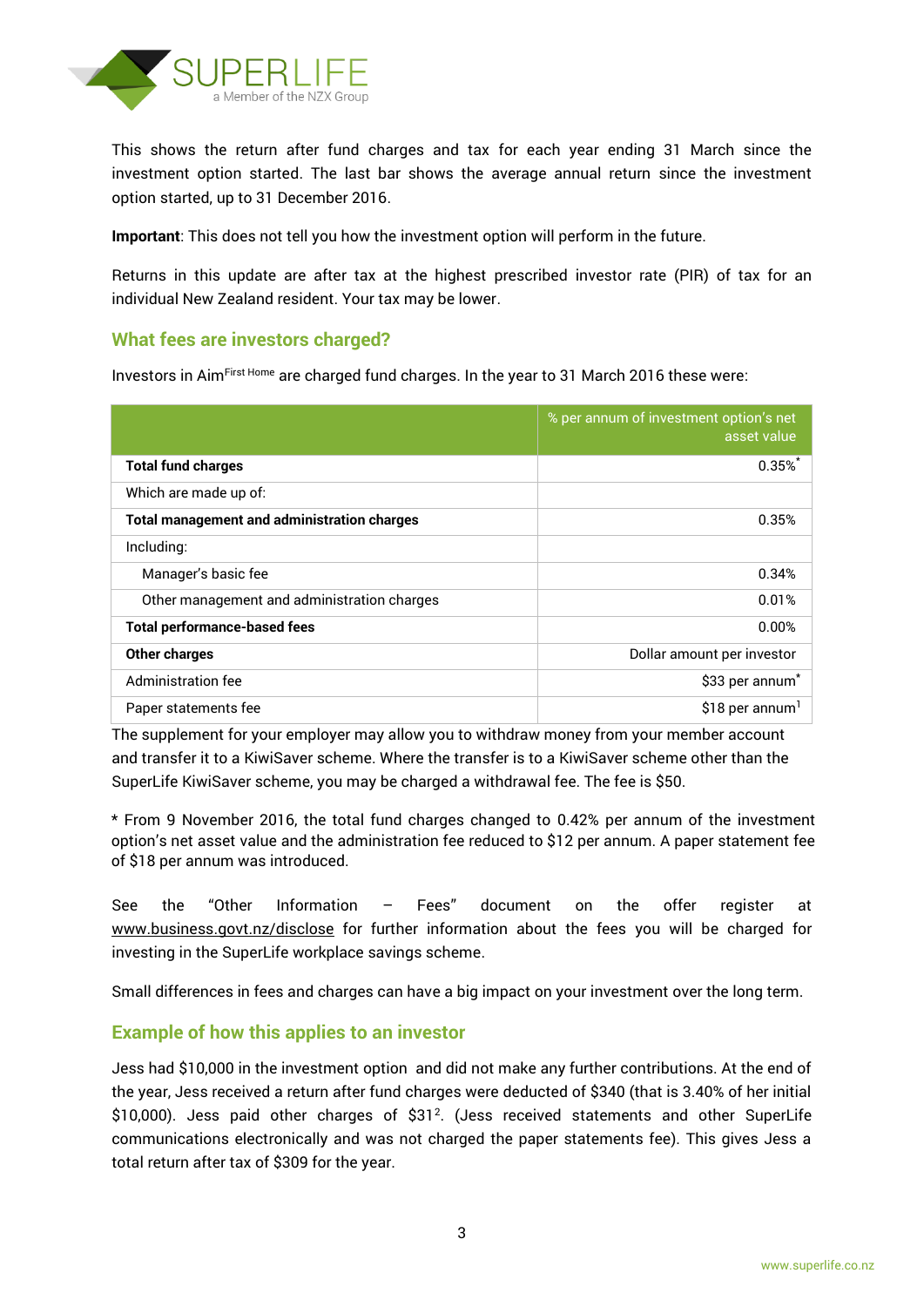

# **What does the investment option invest in?**

#### **Actual investment mix**

This shows the types of assets that the investment option invests in.



#### **Target investment mix**

This shows the mix of assets that the investment option generally intends to invest in.

| <b>Asset Category</b>        | Target asset mix         |
|------------------------------|--------------------------|
| Cash and cash equivalents    | 70.00%                   |
| New Zealand fixed interest   | 15.00%                   |
| International fixed interest | 15.00%                   |
| Australasian equities        |                          |
| International equities       | $\blacksquare$           |
| Listed property              |                          |
| Unlisted property            | $\overline{\phantom{0}}$ |
| Commodities                  |                          |
| Other                        |                          |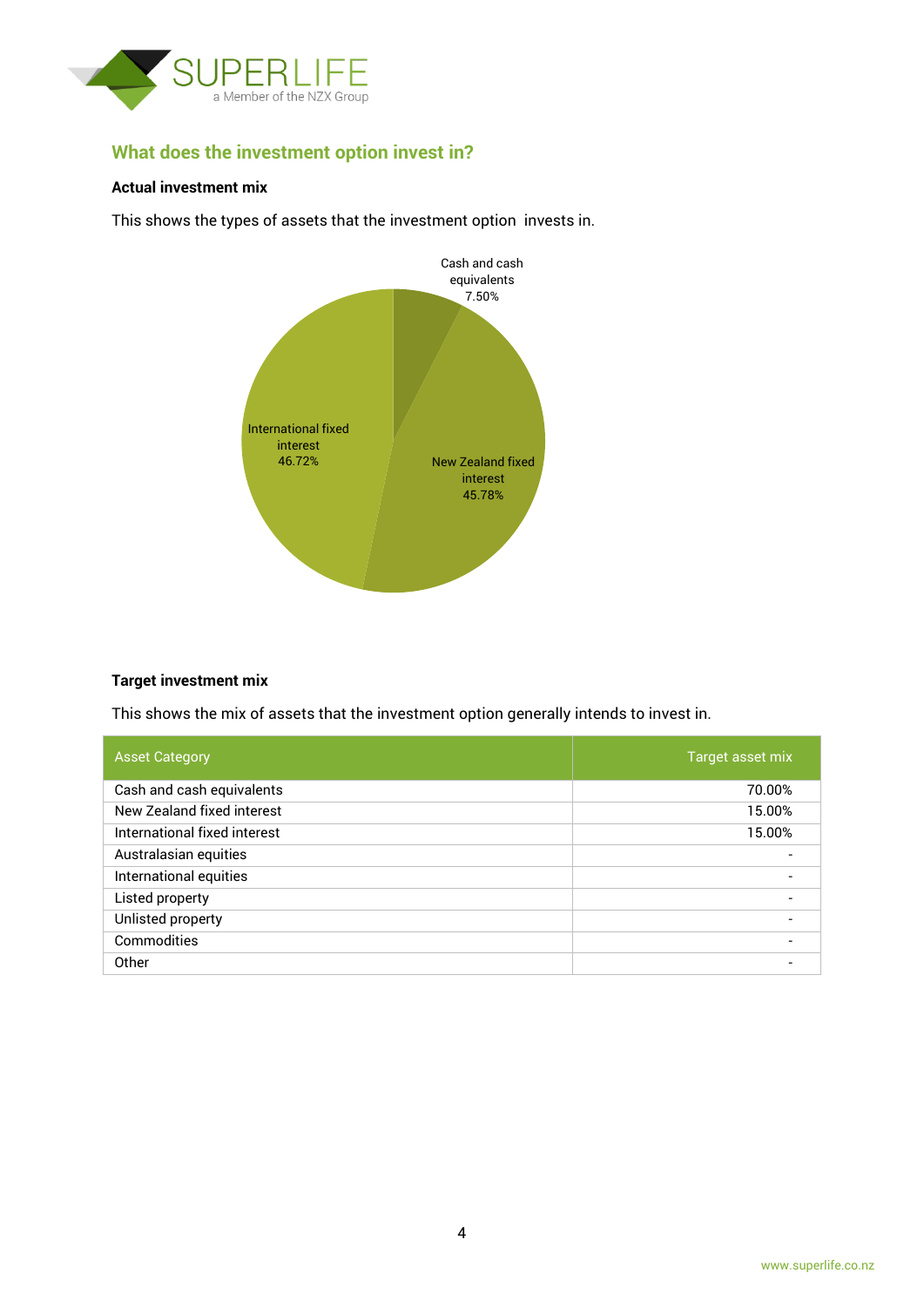

#### **Top 10 investments**

| <b>Name</b>                                                     | $%$ of<br>investment<br>option net<br>assets | <b>Type</b>                     | Country            | <b>Credit rating</b><br>(if applicable) |
|-----------------------------------------------------------------|----------------------------------------------|---------------------------------|--------------------|-----------------------------------------|
| Vanguard International Credit<br>Securities Index Fund (Hedged) | 45.75%                                       | International fixed<br>interest | Australia          |                                         |
| Nikko AM Wholesale NZ Bond Fund                                 | 4.64%                                        | New Zealand<br>fixed interest   | New Zealand        |                                         |
| <b>ASB NZD Current Account</b>                                  | 2.09%                                        | Cash and cash<br>equivalents    | New Zealand        | AA-                                     |
| Rabo FRN 081017                                                 | 2.00%                                        | New Zealand<br>fixed interest   | <b>Netherlands</b> | BBB-                                    |
| <b>TCNZ Finance Ltd 251019 5.25 CB</b>                          | 1.93%                                        | New Zealand<br>fixed interest   | New Zealand        | $A -$                                   |
| New Zealand 150423 5.5 GB                                       | 1.84%                                        | New Zealand<br>fixed interest   | New Zealand        | AAA                                     |
| New Zealand Government 140433<br>3.50 GB                        | 1.68%                                        | New Zealand<br>fixed interest   | New Zealand        | AAA                                     |
| ASB Bank Ltd 260521 4.245 CB                                    | 1.65%                                        | New Zealand<br>fixed interest   | New Zealand        | $AA-$                                   |
| Insurance Australia Group Ltd<br>150643 5.15 CB                 | 1.45%                                        | New Zealand<br>fixed interest   | Australia          | <b>BBB</b>                              |
| ANZ Bank New Zealand Ltd 220321<br>4.0 CB                       | 1.35%                                        | New Zealand<br>fixed interest   | New Zealand        | AA-                                     |

The top 10 investments make up 64.38% of the investment option.

## **Currency hedging**

Aim<sup>First Home</sup> does not hedge its foreign currency exposure, but may invest in funds which do.